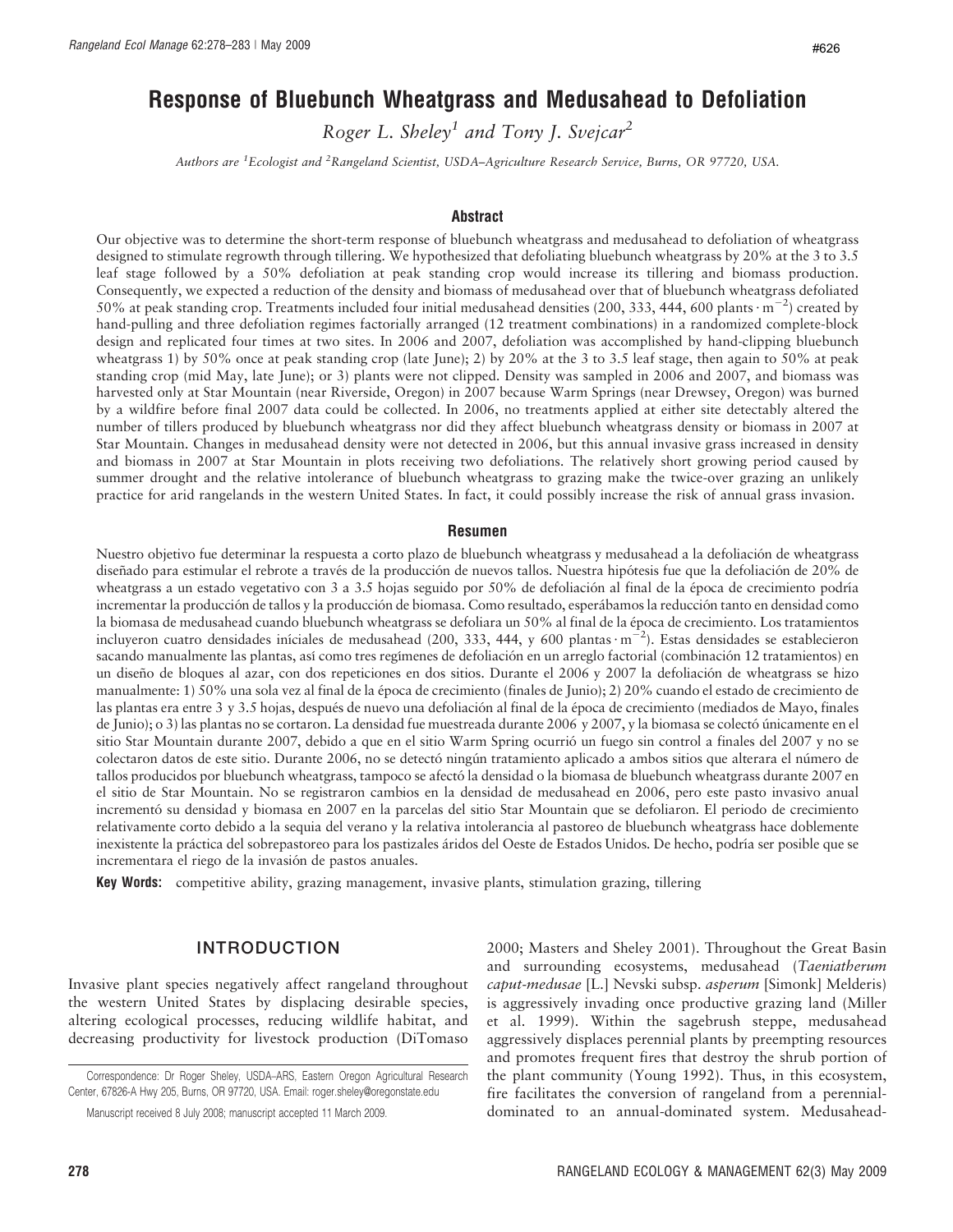dominated sites have 50% to 80% less grazing capacity than the original native plant community (Hironaka 1961). Grazing systems designed to favor desired species over medusahead have potential for assisting large-scale management of this invasive weed.

Timing, intensity, and frequency of defoliation affect the competitive interactions between invasive species and perennial grasses and, thus, influence the ability of perennial grass to persist and dominate plant communities (Maschinski and Whitman 1989; Briske 1991). On seasonally grazed rangeland, moderate defoliation and alternating grazing seasons constitute proper grazing management (Heitschmidt and Stuth 1991), even where invasive weeds are present (Sheley et al. 1997). Our prior study (Sheley et al. 2008) showed that periodic defoliation of crested wheatgrass (Agropyron cristatum [L.] Gaertn.) is required to maintain enough young, vigorous growth to successfully outcompete invading medusahead. At one site, defoliating crested wheatgrass in the summer or fall, regardless of intensity, stimulated enough aggressive growth to completely remove all medusahead that had established in the prior year (Sheley et al. 2008). Without other disturbances, moderate to heavy grazing intensity applied to crested wheatgrass and alternating the season of use should prevent medusahead invasion on clayey-loam soils.

Grazing management aimed at stimulating desired grass tillering has been proposed as a biologically effective strategy. Defoliation can stimulate tillering by reducing the influence of apical dominance, the physiological process by which the apical meristem and young leaves of a lead tiller exert hormonal regulation of axillary bud growth, which inhibits development of vegetative tillers (Briske 1991; Murphy and Briske 1992; Briske and Richards 1994; Briske and Richards 1995; Manske 1996). Stimulation of the tillering process in grass plants can result in increased plant density and greater quantity and quality of aboveground herbage production (Manske 2003).

Our objective was to determine the short-term response of bluebunch wheatgrass (Pseudoroegneria spicata [Pursh] A. Löve subsp. Spicata) and medusahead to defoliation designed to stimulate tillering of wheatgrass. We hypothesized that defoliating bluebunch wheatgrass by 20% at the 3 to 3.5 leaf growth stage followed by a 50% defoliation at peak standing crop would increase its tillering and total biomass production. That stage coincides with the light defoliation of bluebunch wheatgrass described by Brewer et al. (2007), in which plants fully recovered by the end of the growing season. Consequently, we expected a reduction of the density and biomass of medusahead over that of bluebunch wheatgrass defoliated by 50% at peak standing crop.

# MATERIALS AND METHODS

## Study Sites

This study was conducted from 2005 to 2007 on two sites. Both sites were within the Wyoming big sage/bluebunch wheatgrass community types of eastern Oregon (Franklin and Dyrness 1988). Site 1 was located near Riverside, Oregon, on Star Mountain (lat 43°28'44.539"N, long 118°08'12.075"W), and site 2 was located about 14 km north of Warm Springs Reservoir (lat 43°44'2.794"N, long 118°22'33.057"W) near

Drewsey, Oregon. This habitat, especially with clay soils, is susceptible to invasion by medusahead (Miller et al. 1999). These sites had a 50:50 mixture of bluebunch wheatgrass and medusahead cover.

Soils at Star Mountain are a Risley clayey soil (fine, montmorillonitic, mesic Xeric Haplargids). Soils at Warm Springs are a Poall–Waspo complex. Poall soils are fine montmorillonitic, mesic Xeric Paleargids. Waspo soils are montmorillonitic, mesic, Aridic Haploxererts. Both sites are about 1 050 m in elevation and are nearly level.

Environmental conditions were monitored daily at a weather station within 6 km of both sites within the same community type (Fig. 1). Precipitation for the first year (2005) of the study was 250 mm, with most of the precipitation falling in October through December. In the second year (2006), precipitation was 315 mm with large amounts in both the spring and fall. During January 2007 to July of 2007, the area received 110 mm of precipitation.

## Experimental Design and Procedures

Treatments included four medusahead densities and three defoliation regimes factorially arranged (12 treatment combinations) in a randomized complete-block design and replicated four times at each site. In June 2005, medusahead was removed by hand pulling plants at ground level to densities of 200, 333, 466, or 600 plants  $\cdot$  m<sup>-2</sup>) because these densities are commonly found in medusahead-infested rangeland, and density can control competitive interactions. In 2005, all  $2 \times 2$  m plots were defoliated to 50% by weight in late June (peak standing crop) to ensure that prior plant removal was similar across all plots. In 2006 and 2007, defoliation was accomplished by hand-clipping bluebunch wheatgrass 1) by 50% once at peak standing crop (late-June); 2) by 20% at the 3 to 3.5 (mid May) leaf stage, then again to 50% at peak standing crop (late-June); or 3) the plants were not clipped at all. Plants were initiating culm elongation at this time. All material was dried at  $60^{\circ}$ C for 48 hr and weighed.

## Sampling

Density was sampled in mid-July 2006 and 2007 by counting the number of medusahead plants and bluebunch wheatgrass tillers in three randomly located  $2 \times 5$  dm frames in each plot. We considered a tiller to be successive phytomers differentiated from a single apical meristem (Etter 1951; Hyder 1972; Briske 1986; Briske 1991). The Warm Springs site was burned by a wildfire before 2007 data could be collected. On 11 July 2007, aboveground biomass of bluebunch wheatgrass and medusahead was harvested from each frame at Star Mountain, dried at  $60^{\circ}$ C for 48 hr, and weighed.

## Data Analysis

The treatments (removed biomass) and response variables (tiller density and final biomass at Star Mountain) were analyzed with least-squares means analysis of variance (AN-OVA). To provide an indication of the amount of biomass removed, ANOVA was conducted between the 50% defoliation in 2005 and the 50% defoliation treatment in 2006 (2007 data were not included because Warm Springs burned prior to clipping that year). We also compared the biomass removed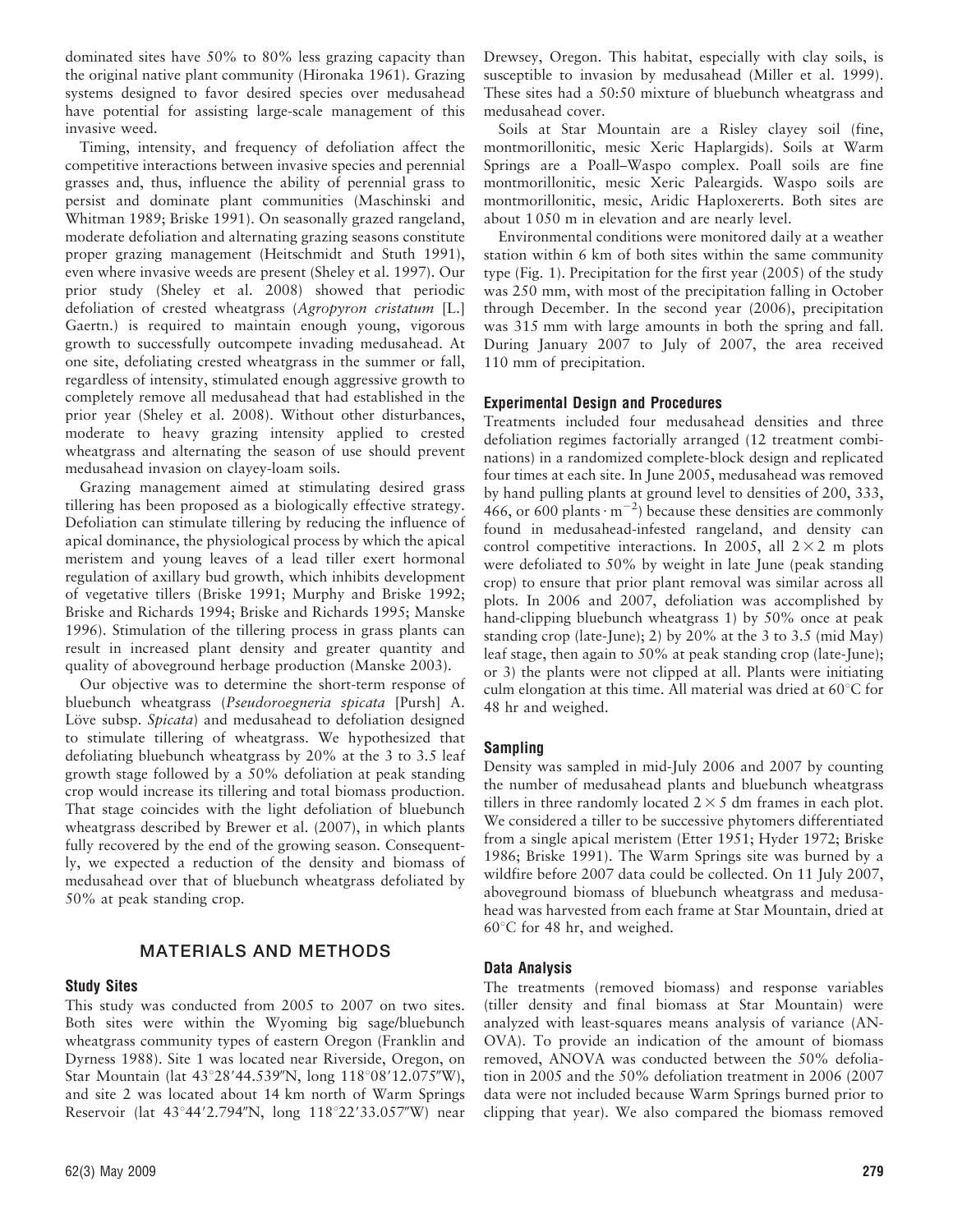

**Figure 1.** Monthly precipitation (mm), average monthly temperature (°C), and 37-yr average monthly precipitation (mm) at a weather station near both study sites (monitored daily).

between the 50% and the 20% plus 50% defoliation treatments in 2006 (both sites) and 2007 (Star Mountain only). For biomass removal and density data, ANOVA was conducted as a split-plot using Proc Mixed software (SAS 2004). The ANOVA model analyzed density between sites in 2006 and between years (2006 versus 2007) at Star Mountain only because plots at Warm Springs were burned by a wildfire in the spring 2007. In these models, rep (site or year) was used as the error term for site or year depending on the comparison. Initial medusahead density by defoliation regime by rep (site or year) was used as the error term for testing the effects of initial medusahead density and defoliation regime on final medusahead and bluebunch density within site. Because biomass was only collected in 2007 at Star Mountain, year and site were not included in the ANOVA model for biomass. Means and standard errors are presented. In addition, Honestly Significant Differences (HSD) are provided for comparing multiple means. Data presented are averaged over factors that were not significant or did not interact.

## RESULTS

#### Biomass Removed

The amount of biomass removed was lower in 2006 than in 2005 at Warm Springs, where the plants were annually defoliated at peak standing crop to 50% (Fig. 2). Presumably, lower biomass was the result of prior years standing dead material because biomass in 2005 probably included some of the prior year's material. Conversely, the amount of biomass removed from the plots at Star Mountain increased from 19 g $\cdot$  m<sup>-2</sup> in 2005 to 26 g $\cdot$  m<sup>-2</sup> in 2006 (P < 0.05). At Warm Springs, the amount of biomass removed was similar between defoliation regimes across years (Fig. 3). The biomass removed, at Star Mountain, at plots that were twice (20% and 50%)

defoliated, was about one-half of that at plots where only a single 50% defoliation occurred.

#### Bluebunch Wheatgrass

In 2006, no treatments applied at either site altered the number of tillers produced by bluebunch wheatgrass  $(P > 0.15)$ . Across treatments, bluebunch wheatgrass produced 227 tillers $\cdot$ m<sup>-2</sup>  $\pm$  24.0 SE in 2006 and only about 60 tillers $\cdot$  m<sup>-2</sup>  $\pm$  23.6 SE in 2007 ( $P < 0.0001$ ) at Star Mountain (Table 1). No effects of initial medusahead density or defoliation regime on bluebunch wheatgrass biomass were detected in 2007 ( $P = > 0.10$ ). Across treatments, bluebunch wheatgrass yielded about 9  $\text{g} \cdot \text{m}^{-2}$ .



Figure 2. Effect of year on bluebunch wheatgrass biomass removed at the two sites. Error bars are plus or minus the standard error of the mean (SEM). HSD indicates Honestly Significant Difference.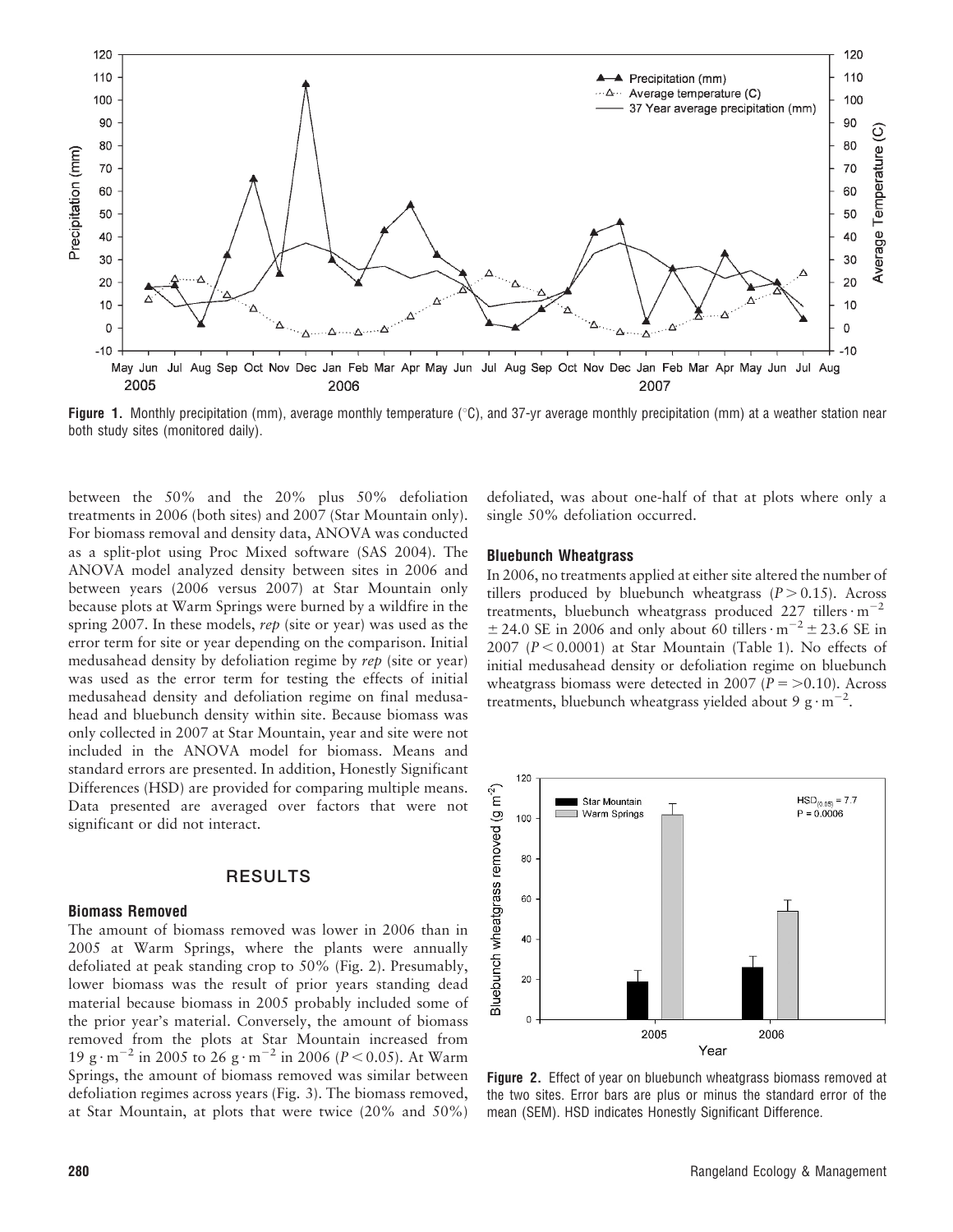

Figure 3. Effect of year on bluebunch wheatgrass biomass defoliation regime (50% peak standing crop or 20% at the 3–3.5 leaf stage and again at 50% at peak standing crop) in 2006 at Warm Springs (near Drewsey, Oregon) and across 2006 and 2007 at Star Mountain (near Riverside, Oregon) on biomass removed. Error bars are plus or minus the standard error of the mean (SEM). HSD indicates Honestly Significant Difference.

#### Medusahead

There were no effects of either treatment detected on medusahead density at either site in 2006 ( $P \ge 0.07$ ). Mean density of medusahead across treatments and sites was  $643$  (SE=101) plants  $\cdot$  m<sup>-2</sup> that year. At Star Mountain, medusahead density  $(P = 0.056)$  and biomass  $(P = 0.066)$  depended upon the bluebunch wheatgrass defoliation regime, but the P value was slightly  $> 0.05$  for both parameters (Figs. 4a and 4b). No defoliation and a single defoliation of 50% at peak standing crop produced about 500 plants $\cdot$  m<sup>-2</sup> of medusahead, whereas a 20% defoliation at the 3 to 3.5 leaf stage followed by a 50% defoliation at peak standing crop yielded about 650 medusahead plants $\cdot$  m<sup>-2</sup>. No defoliation produced about 20 g  $\cdot$  m<sup>-2</sup> of medusahead, and 50% defoliation or 20% plus 50% defoliation of bluebunch wheatgrass increased medusahead biomass to 27 g·m<sup>-2</sup> and 32 g·m<sup>-2</sup>, respectively (Fig. 4b).

Table 1. P values from the ANOVA on the effect of initial medusahead density, defoliation regime, and year (2006, 2007) on bluebunch wheatgrass tiller density at Star Mountain (near Riverside, Oregon).

| Source                                              | df | $P$ value |
|-----------------------------------------------------|----|-----------|
| Rep <sup>1</sup>                                    | 3  | 0.141     |
| Medusahead density                                  | 3  | 0.662     |
| Defoliation                                         | 2  | 0.993     |
| Medusahead density $\times$ defoliation             | 6  | 0.056     |
| Yr                                                  |    | < 0.001   |
| Medusahead density $\times$ yr                      | 3  | 0.948     |
| Defoliation $\times$ yr                             | 2  | 0.889     |
| Medusahead density $\times$ defoliation $\times$ yr | 6  | 0.294     |

 $1$ Rep (site or year) was used as the error term for site or year depending on the comparison.



Figure 4. Effect of defoliation regime (50% peak standing crop or 20% at the 3–3.5 leaf stage and again at 50% at peak standing crop) on medusahead a, density and b, biomass in 2007 at Star Mountain. Error bars are plus or minus the standard error of the mean (SEM). HSD indicates Honestly Significant Difference.

## **DISCUSSION**

Stimulation of the tillering process in grass plants can increase plant density and the quantity and quality of aboveground biomass production. In the Northern Great Plains, grazing that stimulated the defoliation resistance mechanisms in western wheatgrass increased tiller density (Gorder et al. 2004) and biomass production (Manske 2003). Conversely, we rejected our hypothesis that defoliating bluebunch wheatgrass by 20% at the 3 to 3.5 leaf stage followed by 50% defoliation at peak standing crop would increase its tillering and biomass production (Fig. 3). In fact, more of our data suggest that the tendency was toward less tillering, rather than more, with the early season, low-intensity defoliation.

Defoliation initiates tillering by reducing the influence of apical dominance, the physiological process by which the apical meristem and young leaves of a lead tiller exert hormonal regulation of axillary bud growth, which inhibits development of vegetative tillers (Briske 1991; Murphy and Briske 1992; Briske and Richards 1994; Briske and Richards 1995; Manske 1996). In grasses, leaf replacement after defoliation occurs most rapidly from intercalary meristems, followed by newly developed leaf primordia, and least rapidly from newly initiated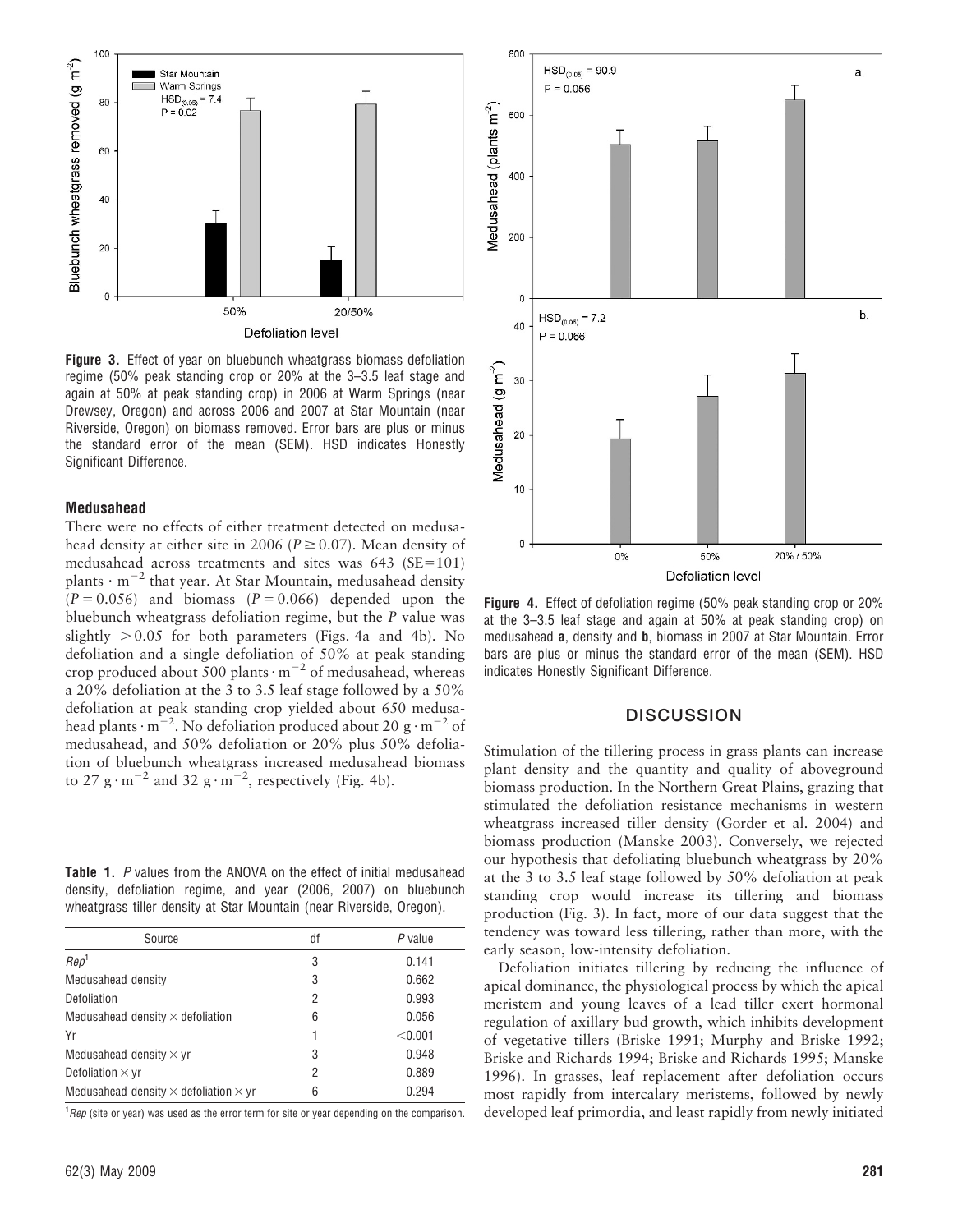axillary buds (Cook and Stoddart 1958; Hyder 1972; Briske 1986). When the apical meristem is removed by grazing, leaf replacement originates from axillary buds, which require the greatest time interval following defoliation (Briske 1986). In contrast to the Great Plains, sagebrush-steppe plant communities in the Intermountain West have a very limited growing season because peak precipitation occurs in winter and spring, and there is limited precipitation in the summer (Fig. 1). We believe that the lack of soil moisture in June inhibited bluebunch wheatgrass growth before tillers grew from axillary buds, enough to recover from the early spring, low-intensity defoliation.

Grazing resistant grasses, such as crested wheatgrass, exhibit a greater capacity to reallocate carbon to reestablish photosynthetic tissues while temporarily decreasing allocation belowground compared to grazing intolerant species (Caldwell et al. 1981; Richards 1984). Investing in new photosynthetic tissue rapidly provides the new leaf area with the capability to enhance growth rates. Conversely, bluebunch wheatgrass expends newly assimilated carbon toward root growth immediately after defoliation (Caldwell et al. 1981). The latter strategy may constrain tiller production in this species.

We hypothesized that an increase in bluebunch wheatgrass tiller and biomass production would exert competitive pressure against medusahead and, thus, lower this weed's density and biomass. The density of seeded medusahead did not influence bluebunch wheatgrass either year. Most annual grasses possess a high degree of plasticity and low densities may have simply fostered larger plants with greater resource acquisition and growth (Sheley and Larson 1997). In 2006, we did not detect any response of medusahead to treatments. In 2007, medusahead density and biomass actually increased in the plots with the two-time defoliation at Star Mountain. Sheley et al. (1997) found that bluebunch wheatgrass populations that did not fully recover their biomass after severe defoliation were more susceptible to invasion by diffuse knapweed (Centaurea diffusa L.). Because severe defoliation can cause root mortality in bluebunch wheatgrass, we speculate that bluebunch wheatgrass root growth was decreased under the early, low-intensity defoliation, which, in turn, made it less competitive with medusahead for soil resources (Richards 1984). Grazing can increase the competiveness of perennial grasses with medusahead, where decadent grasses limit their ability to acquire resources (Sheley et al. 2008). Maximizing the ability of perennial grasses to usurp resources in late spring and early summer appears critical to their ability to resist invasion. In this study, the lower biomass production (Fig. 3) of bluebunch wheatgrass in the 20% plus 50% defoliation at Star Mountain suggests reduced competitive ability and probably helps explain the higher medusahead density and biomass (Figs. 4a and 4b).

# MANAGEMENT IMPLICATIONS

In the Great Plains region, ability to remove apical dominance and stimulate grass tillering and production has potential to guide the development of grazing systems that enhance overall forage production. However, our study suggests that on native rangeland in the Intermountain West, grazing 20% at the 3 to 3.5 leafy stage before 50% use in early summer does not favor bluebunch wheatgrass and tends to reduce its growth. The

relatively short growing period caused by summer drought and the relative intolerance of bluebunch wheatgrass to grazing reduce the utility of twice overgrazing, an unlikely practice for arid rangelands in the western United States. However, other defoliation regimes could illicit a more favorable response, such as those applied earlier or later in the phenological development of the grass. The grazing regime tested in this study could possibly increase annual grass invasion. In abnormally wet years, with high May and June precipitation, or with species that are more grazing tolerant (e.g., crested wheatgrass), designing grazing to increase tillering and biomass production may be possible.

# LITERATURE CITED

- BREWER, T. K., J. C. MOSELY, D. E. LUCAS, AND L. R. SCHMIDT. 2007. Bluebunch wheatgrass response to spring defoliation on foothill rangeland. Rangeland Ecology and Management 60:498–507.
- BRISKE, D. D. 1986. Plant response to defoliation: morphological considerations and allocation priorities. In: P. J. Joss, P. W. Lynch, and O. B. Williams [EDS.]. Rangelands: a resource under siege. Cambridge, United Kingdom: Cambridge University Press. p. 425–427.
- BRISKE, D. D. 1991. Developmental morphology and physiology of grasses. In: R. K. Heitschmidt and J. W. Stuth [EDS.]. Grazing management: an ecological perspective. Portland, OR, USA: Timber Press, Inc. p. 85–108.
- BRISKE, D. D., AND J. H. RICHARDS. 1994. Physiological responses of individual plants to grazing: current status and ecological significance. In: M. Vavra, W. A. Laycock, and R. D. Pieper [EDS.]. Ecological implications of livestock herbivory in the west. Denver, CO, USA: Society for Range Management. p. 147–176.
- BRISKE, D. D., AND J. H. RICHARDS. 1995. Plant responses to defoliation: a physiological, morphological and demographic evaluation. In: D. J. Bedunah and R. E. Sosebee [EDS.]. Wildland plants: physiological ecology and developmental morphology. Denver, CO, USA: Society of Range Management. p. 635–710.
- CALDWELL, M. M., J. H. RICHARDS, D. A. JOHNSON, R. S. NOWAK, AND R. S. DZUREC. 1981. Coping with herbivory: photosynthetic capacity and resource allocation in two semiarid Agropyron bunchgrasses. Oecologia 50:14–24.
- COOK, C. W., L. A. STODDART, AND F. E. KINSINGER, 1958. Responses of crested wheatgrass to various clipping treatments. Ecological Monographs 28:237–272.
- DITOMASO, J. M. 2000. Invasive weeds in rangelands: species, impacts, and management. Weed Science 48:255–265.
- ETTER, A. G. 1951. How Kentucky bluegrass grows. Annual Missouri Botanical Garden 38:293–375.
- GORDER, M. M., L. L. MANSKE, AND T. L. STROH. 2004. Grazing treatment effects on vegetative tillering and soil rhizospheres of western wheatgrass. Dickinson, ND, USA: North Dakota State University Dickinson Research Extension Center. Range Research Report Delta Research and Extension Center 04-1056. 13 p.
- HEITSCHMIDT, R. K., AND J. W. STUTH. 1991. Grazing management: an ecological perspective. Portland, OR, USA: Timber Press, Inc. 259 p.
- HIRONAKA, M. 1961. The relative rate of root development of cheatgrass and medusahead. Journal of Range Management 14:263–267.
- HYDER, D. N. 1972. Defoliation in relation to vegetative growth. In: V. B. Youngner and C. M. McKell [EDS.]. The biology and utilization of grasses. New York, NY, USA: Academic Press. p. 302–317.
- MANSKE, L. L. 1996. Beneficial changes of rangeland through proper grazing. In: Grasshopper integrated pest management user handbook. Washington, DC, USA: US Department of Agriculture, Animal and Plant Inspection Service. Technical Bulletin 1809. p. V.7-1–V.7-7.
- MANSKE, L. L. 2003. Effects of grazing management treatments on rangeland vegetation. Dickinson, ND, USA: North Dakota State University Dickinson